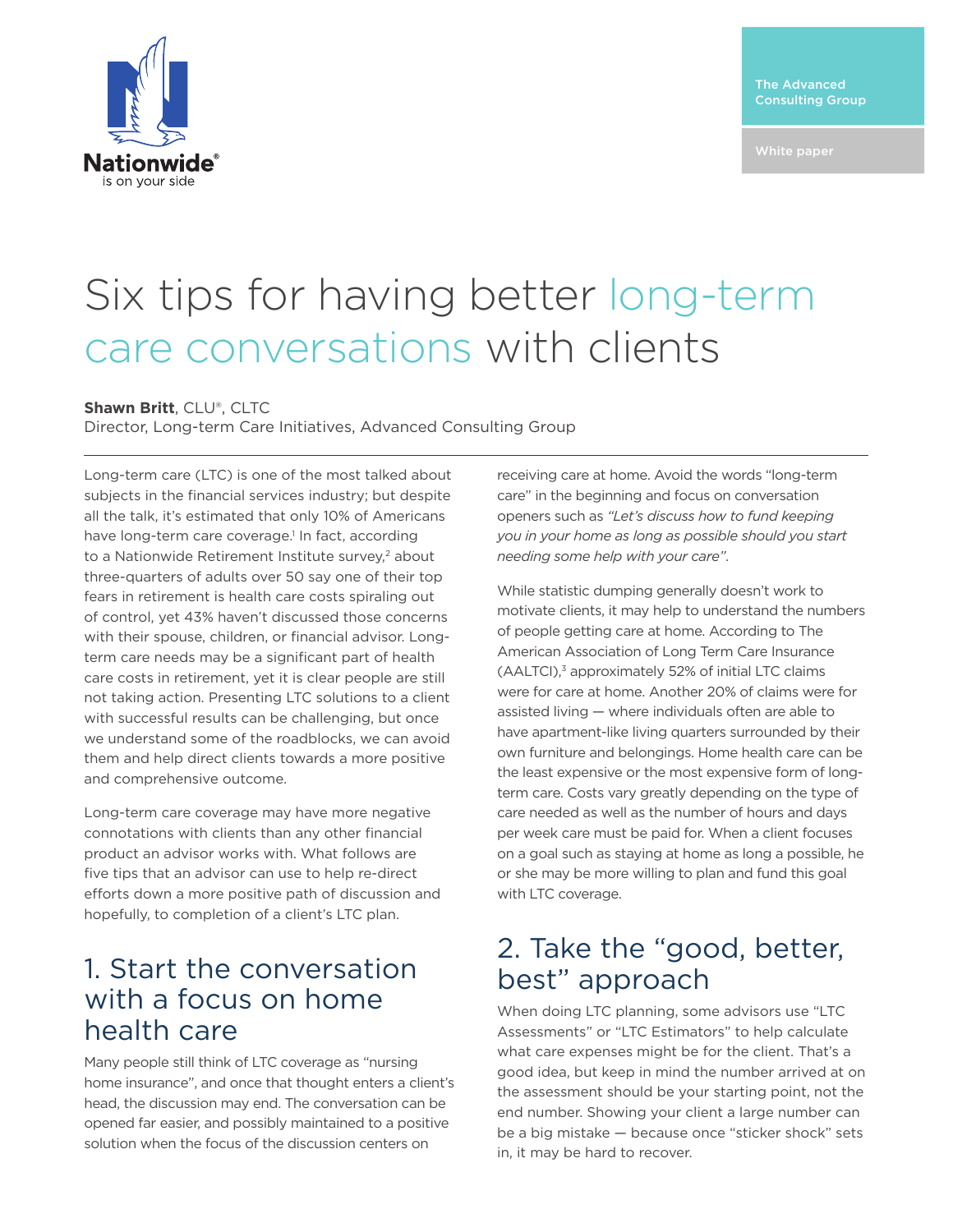A more palatable way to discuss costs and the amount to insure is the "good, better, best" approach. Start with the "good" plan, and let the client ask you about the "better" and "best" plans. First, look at what nonessential income the client has that could be used to offset the cost of care. Such income is a resource that could be used to partially pay LTC costs and will lessen the amount of insurance needed. Also, find out how important leaving an inheritance to loved ones is, and what proportion of the client's assets he or she wants to leave to heirs. This information could identify additional resources.

- GOOD To calculate the amount needed for a "good" plan, determine the amount needed for an average home health care situation — and then subtract the nonessential income and resources that could be used to help pay costs. Since many people only need home health care, the "good" plan may be good enough for many.
- $BETTER The client may then ask what the$ "better" plan is. That would be insuring for assisted living. Again, you would subtract the nonessential income and resources available from the actual estimated cost of care to calculate the actual amount to insure. If the individual needing care is a surviving spouse, there may be even more nonessential income to work with since expenses such as house payments, property taxes, a car and associated expenses, etc. disappear when the last remaining spouse leaves the home. This additional income could help boost the plan and may help cover expenses for more extensive care needs such as a nursing home or memory care.
- BEST Finally, you may be asked about the "best" plan. Using the same formula as described above, try to plan for an amount that could fund care for an extended period of time, or for more expensive care such as nursing home, memory care units, 24/7 care at home, etc.

The idea is to start low, and let the client decide if they want to hear the next level of planning  $-$  so the client is asking *you* for details on more expensive solutions, and can stop where his or her comfort level lies. The conversation is more likely to end with success when the client is gently led through the information. Please keep in mind that no plan can guarantee to cover all LTC costs that could ultimately occur.

## 3. Women buy long-term care, men buy returns

Advisors sometimes make the mistake of showing one solution to a couple, then wonder why they only get one party (or neither) to purchase LTC coverage. As it turns out, 82% of people buying traditional LTCi policies are married, yet twice as many of these type policies are sold to women . People buy what looks and feels good to them - and provides a sense that their need is met. Long-term care is not at the top of the list with many clients (especially men), so the solution you offer should meet an underlying need or concern. That may mean showing different solutions to each party of the couple.

- Men often times don't want to believe they'll need long-term care — and if for some unforeseen reason they do need it, they likely will be counting on their spouse to provide care; therefore, to many men, LTC coverage is a waste of money. To get a man's buy-in, you may have to show him something that isn't a waste of money if the policy is little or never used - and present it as a solution that provides a return one way or the other. That may be why life insurance with a LTC rider may have a larger take rate with men than any other LTC solution4. The death benefit provides true leverage with a decent rate of return that can be illustrated. A "win" is had either way because a satisfactory rate of return is realized — whether as a death benefit or a LTC benefit.
- Women are more overtly open to purchasing a LTC solution, thus want a solution that best addresses the concerns they have should a LTC event occur. They may worry about how their care needs could impact other family members; therefore, they may focus on having enough coverage (benefit periods, inflation, etc.), allowing a family member to be paid to provide care, and so forth. Traditional LTCi policies have more options for customization of features, while linked benefit LTC policies may offer indemnity benefits that that allow for family care along with some customization such as inflation and benefit periods.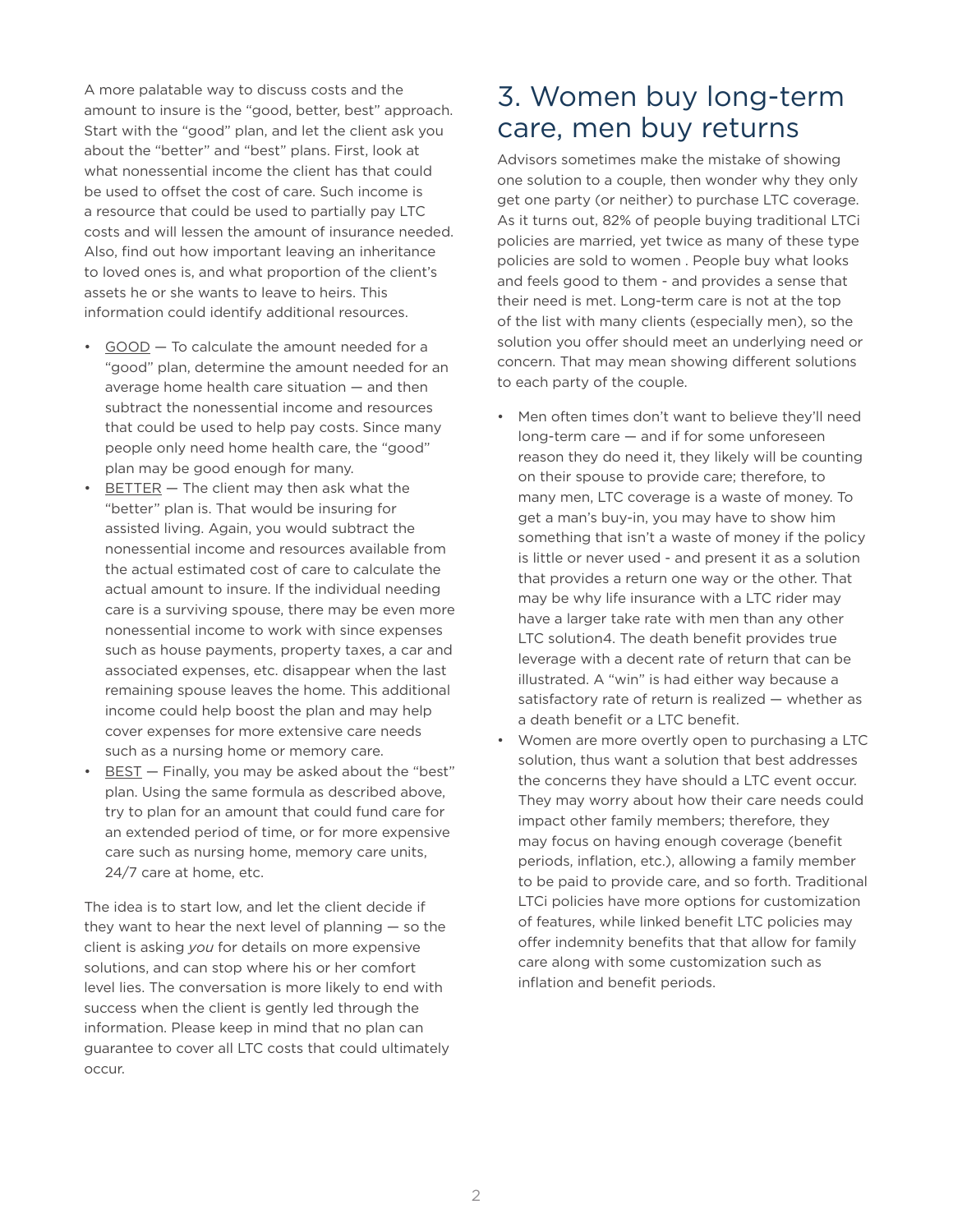## 4. Women understand consequences and often drive the sale

While not always the case, it is more likely that the wife (or female of a couple) is more interested in purchasing LTC coverage than her husband is.4 When discussing LTC with a couple, it may help if you can get the woman to speak her feelings first. A woman is more likely to voice concerns such as how the couple's LTC needs could impact the family if no planning is in place; and how her own health and financial security could be impacted should her husband need care. In other words, the wife is more likely to focus on the consequences of not having a plan and funding in place.

When you facilitate the wife into leading the discussion, she is less likely to be put into a position of contradicting her husband and may be more forthcoming with her feelings. Once the husband hears her legitimate concerns about the consequences of not planning ahead — the tone has been set to address and avoid potential consequences that could impact their entire family, and putting a plan in place is more likely to happen.

## 5. Secondary concerns must also be met

Long-term care can be complex in that there may be various factors for the client to consider when making the decision to insure this risk. Many an advisor has been frustrated thinking the LTC planning was moving along fine, only to have the client back out in the end. Thus, it is also important to identify any secondary fears or concerns a client may have so you can present a solution that meets the LTC need as well as the underlying concern. That may mean presenting a different LTC solution to each party of the couple. Some common fears with a corresponding solution are:

*• "What if I never need long-term care - is this still a good investment?"* Show the client a LTC rider on

life insurance and the rate of return on the policy that could result whether long-term care is needed or not. Being able to visualize the actual return on the policy may warm up a client getting cold feet.

- *• "At the very least, I want my money returned to my kids if I never need care"*. Show the client a linked benefit policy, where the death benefit is equal to or more than the premium paid, thus assuring the client that there is no loss of premium dollars.
- *• "I dealt with my mother's LTC policy and it was a nightmare collecting and sending in all the bills for reimbursement — I would rather just pay my own way and keep it easy!!!"* Let the client know there are a variety of indemnity benefit LTC solutions available. With most companies, these solutions do not require monthly submission of bills and receipts to collect LTC benefits. Then ask about other potential wishes (such as paying family members to provide care) in order to dig deeper and help pinpoint the most appropriate indemnity or cash indemnity product.

## 6. Your choice of words is crucial to success

Use words that are positive to the goal in mind. Keep the conversation focused on LTC *"solutions"*, not LTC policies. If the advisor refers to "policies" the client may be more defensive, feeling that someone is trying to talk him or her into something they don't want to buy (especially men). If you refer to "LTC solutions", you (as the advisor) are likely come across more as a problem solver.

Also, avoid words like "burden" and "stuck" and replace with works like "challenge". No one wants to be described by someone else as a "burden to others". However, it is totally realistic and respectful to describe a situation as *"a challenge for adult children to juggle care for a parent with their own life's responsibilities"*. Making these word substitutions will help you have a more respectful and thoughtful conversation while maintaining a realistic discussion.